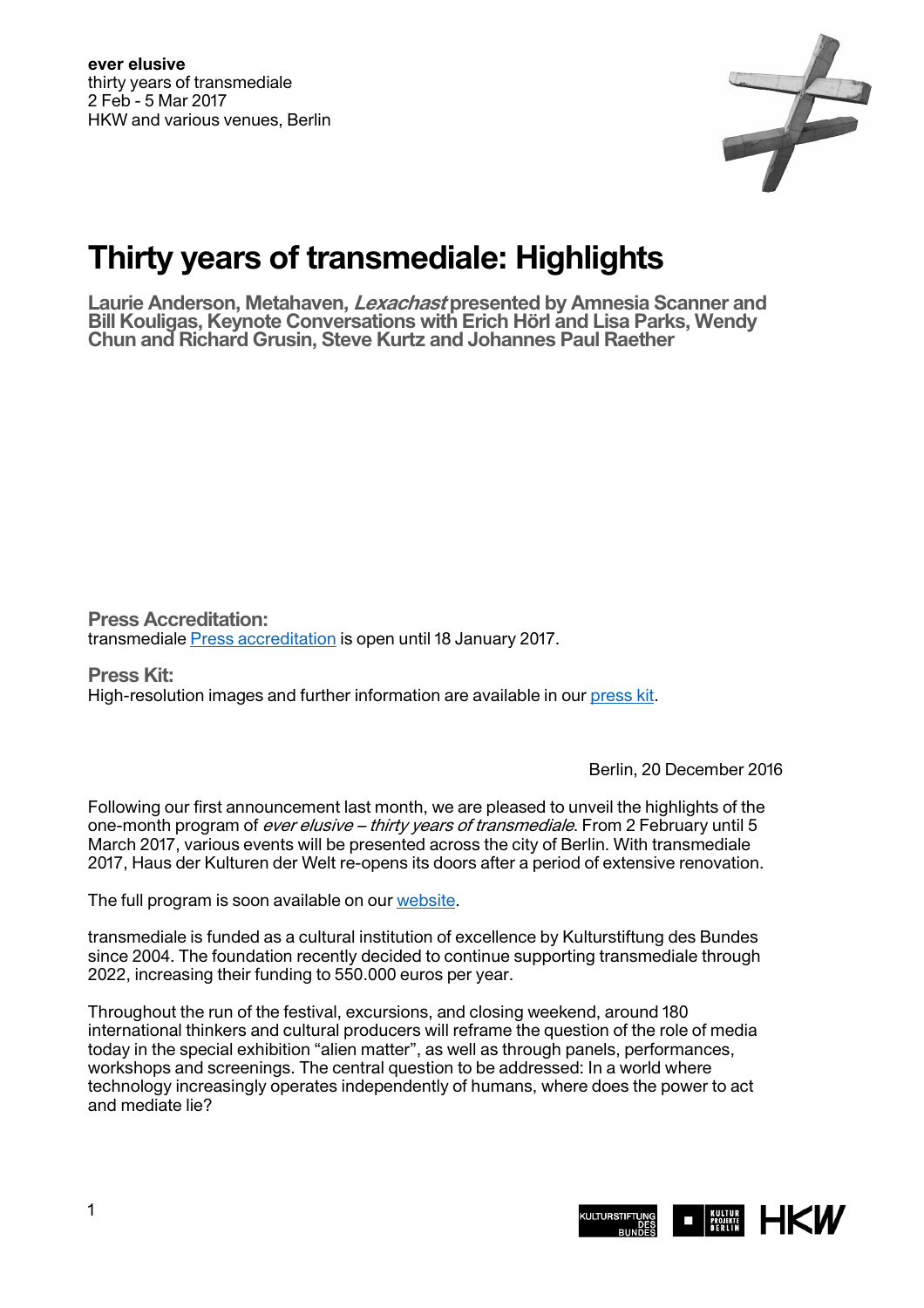**ever elusive** thirty years of transmediale 2 Feb - 5 Mar 2017 HKW and various venues, Berlin



**Amnesia Scanner** (fi/de) & **Bill Kouligas** (gr), **Bager Akbay** (tr), **Morehshin Allahyari** (ir) & **Daniel Rourke** (uk), **Emanuel Almborg** (se), **Heba Y. Amin** (eg), **Laurie Anderson** (us), **Marie Luise Angerer** (at), **Aristide Antonas** (gr), **A Parede** (Pedro Oliveira (br) & Luiza Prado (br)), **Clemens Apprich** (at), **Emilien Awada** (fr), **Ayhan Ayteş** (tr**), Kevin Bewersdorf** (us), **Ryan Bishop** (uk), **Moor Mother** (us) & **Rasheedah Phillips** (us) of Black Quantum Futurism, **Andreas Broeckmann** (de), **Finn Brunton** (us), **Andreas Bunte** (de), **Diana McCarty** (us), **Shu Lea Cheang** (tw), **Wendy Hui Kyong Chun** (us), **Geoff Cox** (uk), **Matthew Creasey** (uk), **Constant Dullaart** (nl), **Critical Media Lab Basel** (Jamie Allen (ca), Johannes Bruder (de), Moritz Greiner-Petter (de), Shintaro Miyazaki (ch), Flavia Caviezel (ch), **Natalie Fenton** (uk), **Maya Indira Ganesh** (in), **Sarah Garcin** (fr), **Abelardo Gil-Fournier** (es), **Baruch Gottlieb** (ca), **Gabriele Gramelsberger**, **Richard Grusin** (us), **Louis Henderson** (uk), **Hexagram** (Thierry Bardini (qc/ca/fr), Orit Halpern (qc/ca/usa), Chris Salter (qc/ca/usa)), **Brian House** (us), **Erich Hörl** (at), **Martin Howse** (uk), **Geraldine Juárez** (mx/se), **Theun Karelse** (nl), **Kain Karawahn** (de), **Nora N. Khan** (us), **Dmytri Kleiner** (ca), **Rainer Kohlberger** (at), **Paul Kolling** (de), **Steve Kurtz** (us), **Laboria Cuboniks** (Diann Bauer (uk), Patricia Reed (ca)), **Adrian Lahoud** (au), **Robert Latham** (ca), **Esther Leslie** (uk), **Olia Lialina** (ru), **Geert Lovink** (nl), **Alessandro Ludovico** (it), **Elke Marhöfer** (de), **Jesse McLean** (us), Armin Medosch (at) & Felix Stalder (ch) & Gerald Nestler (at) of **Technopolitics**, **Dorine van Meel** (nl), **Rosa Menkman** (nl), **An Mertens** (be), **Metahaven** (nl), **Alan Mills** (gt), **Michael Murtaugh** (us), **Jussi Parikka** (fi), **Lisa Parks** (us), **Matteo Pasquinelli** (it), **Sascha Pohflepp** (de), **Søren Pold** (dk), **Johannes Paul Raether** (de), **Miriam Rasch** (nl), **Jara Rocha** (es), **Constanze Ruhm** (at), **Dorothy R. Santos** (us), **Brett Scott** (za), **Maximilian Schmoetzer** (de), **Sita Scherer** (de), **Susan Schuppli** (ca/ch), **Paul Seidler** (de), **Sarah Sharma** (ca), **Florian Sprenger** (de), **Caspar Stracke** (de), **Lisa Tan** (us), **Armin Thalhammer** (de), **Suzanne Treister** (uk), **Marloes de Valk** (nl), **Yvonne Volkart** (ch), **Jutta Weber** (de), **Elvia Wilk** (us), **Krystian Woznicki** (de), **Ebru Yetişkin** (tr), **YoHa** (Graham Harwood (uk), Matsuko Yokokoji (uk))

## **Festival**

On the first day of the three-day festival at Haus der Kulturen der Welt (3–5 February 2017), transmediale and [CTM – Festival for Adventurous Music and Art](http://www.ctm-festival.de/news/) will feature **Lexachast**. The audiovisual performance will be presented by the futuristic sound design duo **Amnesia Scanner** and PAN label founder **Bill Kouligas**. Their dystopian soundtrack revolves around artist Harm van den Dorpel's generative, live-streaming visuals, based on algorithms filtering random Not Safe for Work (NSFW) content from across the widest reaches of the Internet. These visuals appear as potentially provocative surprises—even to the performers, referencing our culpability and vulnerability with a view upon the Internet's overkill of material.

Digital technology has become part of the general infrastructure of society, and increasingly takes on active roles in our environment on its own. This poses a challenge for how we think about infrastructure as well as anthropocentric perspectives about the role and impact of technology. In the keynote conversation **Becoming Infrastructural – Becoming Environmental**, media scholar **Lisa Parks** and philosopher, media and culture theorist **Erich Hörl** explore the challenges and limitations of this new infrastructural and environmental turn.

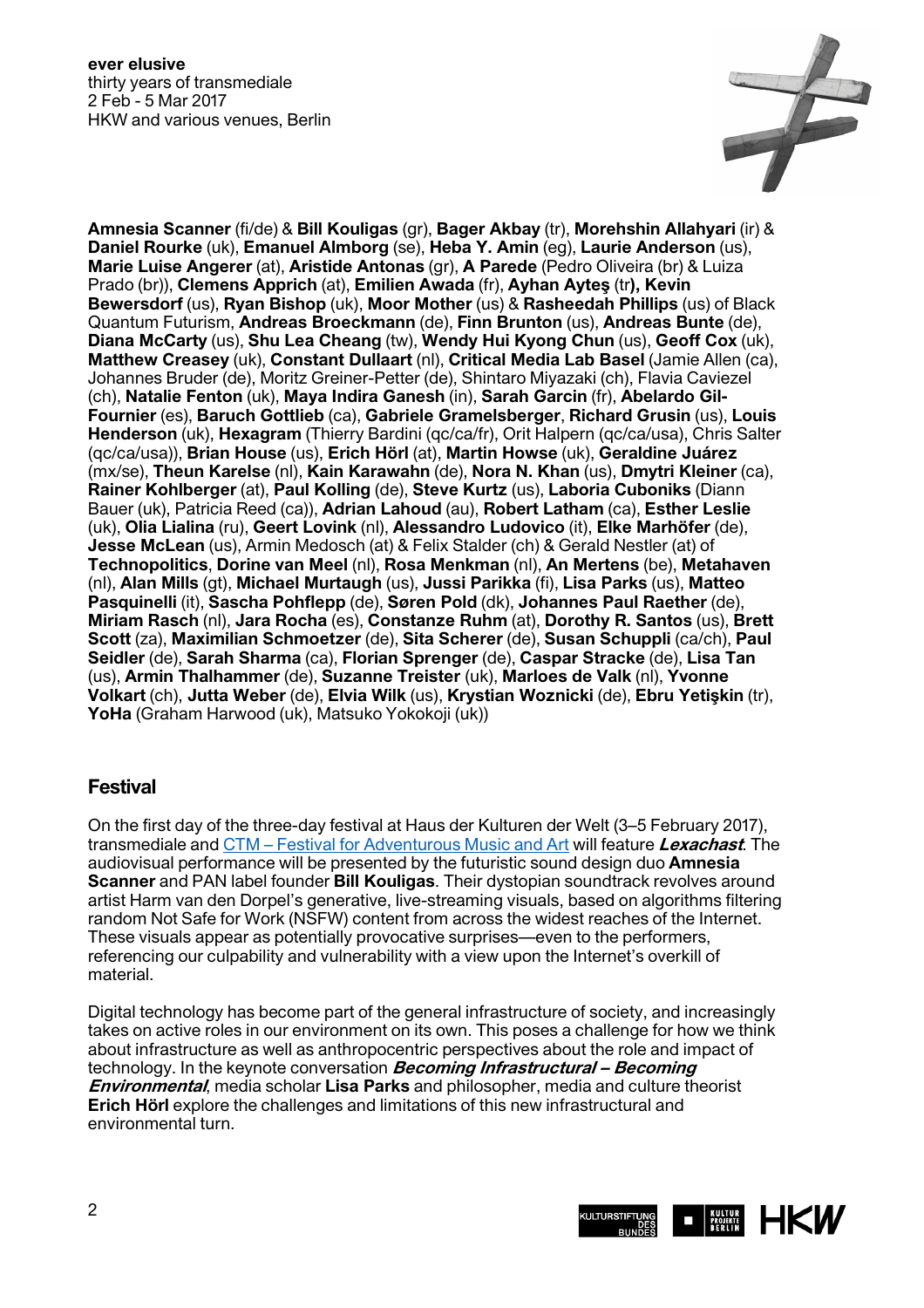**ever elusive** thirty years of transmediale 2 Feb - 5 Mar 2017 HKW and various venues, Berlin



Another highlight is the artistic documentary **The Sprawl (Propaganda About Propaganda)** (2016) by the Dutch design and research studio **Metahaven**, screened on the second festival day. The film argues that the Internet has become a disruptive, geopolitical super weapon: Who benefits from Social Media? Does image manipulation software express an ideology? Is the Internet facilitating aesthetic terrorism? With restless futurist beats by Kuedo, *The Spraw*/is a paranoid digital trip in which form and content continually influence each other. **Trailer** 

The keynote conversation **Immediate & Habitual: The Elusiveness of Mediation** between New Media Studies scholars **Wendy Hui Kyong Chun** and **Richard Grusin** raises questions about what ties different actors together in ever-expanding media environments. Human and nonhuman actors, users and machines, bodies and media objects—the blurry boundaries between man and machine point towards futures of ongoing yet mostly unnoticeable transformations.

In the keynote conversation **Strange Ecologies: From Necropolitics to Reproductive Revolutions**, artist **Steve Kurtz**, co-founder of the artist collective Critical Art Ensemble (CAE), together with performance artist **Johannes Paul Raether** explore the power mechanisms and politics behind our environmental and evolutionary thinking, examining the contradictions and questions they raise. Additionally, they will focus on the less visible, or even unacknowledged territories associated with the politics of death and reproduction in the so-called Capitalocene.

More information about the special exhibition "alien matter", curated by Inke Arns and cofunded by Berlin LOTTO Foundation, you can find [here.](https://transmediale.de/sites/default/files/public/EN_alien%20matter_PM2.pdf)

A press release presenting the excursions, the supporting program to "alien matter" as well as the closing weekend will be sent out separately.

## **Closing Weekend**

During the closing weekend (4–5 March 2017), the performance and multimedia artist **Laurie Anderson** will show a recent version of **The Language of the Future**. The first version of this work was iconically featured in the 1984 show *Good Morning, Mr. Orwell* by Nam June Paik. In this new work the artist blends spoken word, violin, and electronic sounds crossing borders between dreams, reality, and the elusive world of information. As a pioneer in the field of multimedia art, Anderson showed her CD-Rom artwork Puppet Motel at the 1996 edition of transmediale, when the festival was still called VideoFest. The Language of the Future explores the inextricable links between past, present, and future and is Laurie Anderson's first performance in Berlin since five years.

A press release presenting the partner program will be sent out in January.

Our press kit, high-res images, and online accreditation form are available in the [press](https://transmediale.de/festival/2017/press)  [section.](https://transmediale.de/festival/2017/press)